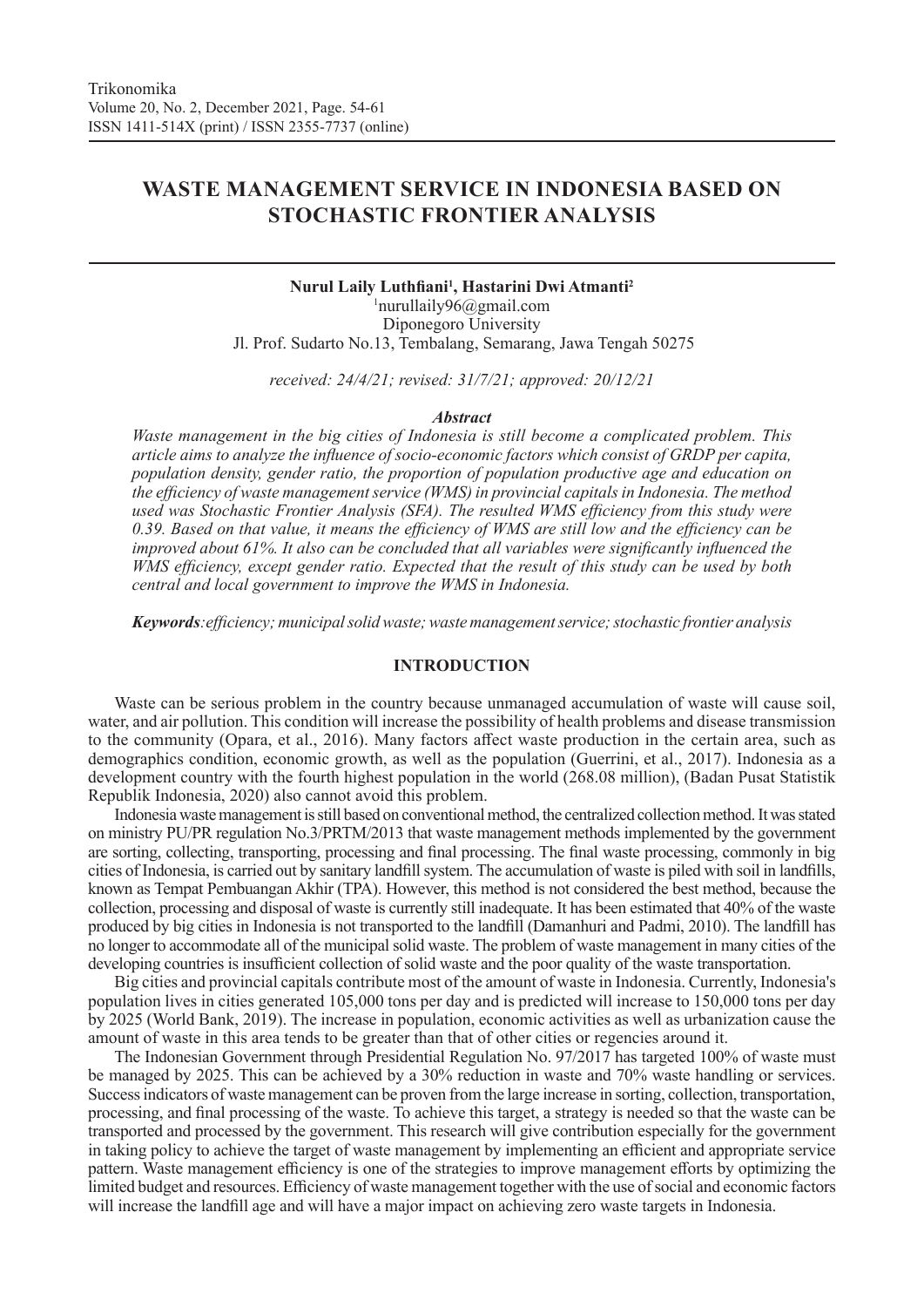Various factors can influence waste management with social and economic conditions are the most influential factors (Simões, et al., 2010; Simões and Marques, 2011; Al-Khatib, et al., 2015; Babaei, et al., 2015; Zaman, 2016; Atmanti, et al., 2019; Fan, et al., 2020). In addition, education also become significant effect because higher education level will increase knowledge and concern for the environment (Putra, et al., 2013; Cynk, 2017). GRDP, which symbolizes the economic level of a region, also can increase the management because waste collection services and facilities can be better financially managed (Simões, et al., 2010). People in productive age (15-64) which have more knowledge of the environment and they are active in environmental activities or communities (Al-Khatib, et al., 2015; Fan, et al., 2020), the population density of an area also significant factors. The higher the population density in an area, the more difficult waste will be transported and collected (Vishwakarma, et al., 2012).

Waste management assessment can be realized through an analysis of the value of efficiency and inefficiency. The efficiency of waste management service (WMS) is a way to assess the performance of the government in providing solid waste services to the community (Atmanti, et al., 2019). Some methods are available to analyze the efficiency based on parametric and non-parametric method. In the context of multi-input and single-output production, parametric methods such as stochastic frontier analysis (SFA) make assumptions about the functional relationship between input and output variables and are suitable for analyzing the efficiency of multiple inputs and one case of output. In this study, waste collection as WMS is single output while collection tools, transport equipment and labor are inputs. The functional ralationship between input and output variables are suitable for analyzing the efficiency of multiple inputs (GRDP per capita, population density, gender ratio, the proportion of population productive age and education). Other great strength and advantage of using SFA compared to nonparametric method is the SFA consider the effect of random factors on the output and this increases the accuracy of the estimation process (Mutz, et al., 2017). The SFA method is designed to reduce the effect of fluctuations or random variables. Moreover, the efficiency values and regression parameters in the production system can be estimated in an unbiased way (Wang and Schmidt, 2002). It is simpler and better than the twostage method of nonparametric estimation, because second stage Ordinary Least Square (OLS) estimation in nonparametric methods such as Data Envelopment Analysis (DEA) is often inconsistent with the actual data generation process (Simar and Wilson, 2011).

Research on the efficiency of waste management using SFA has been conducted by Fan, et al. (2020) and Atmanti, et al., (2019) using input from various kinds of waste facilities including waste collection tools, transportation equipment and labors. Atmanti, et al., (2019) research was conducted in Central Java Province using dummy areas (cities/districts) and education as factors that affect efficiency. In this study, the analysis of waste management did not involve social and economic variables as factor variables that affect the efficiency of waste management in provincial capitals in Indonesia. While (Fan, et al, 2019) did the study in China which have different in geographical and demography conditions with Indonesia that effects on equalization of waste collection service and waste management policy.

Therefore, this article aims to analyze the effect of economic factors in the form of GRDP per capita and various other social factors such as population density, gender ratio, the proportion of productive age population and education on the efficiency of WMS in Indonesia using the SFA method. So that local governments can regulate social and economic policies to improve the efficiency of waste management services in each region.

# **METHODS**

Indonesia consists of 34 provinces, each of them has a provincial capital as the center of economic growth. This study analyzed waste management in 29 out of 34 capital cities in Indonesia. 5 cities (Pekanbaru, Yogyakarta, Manado, Manokwari and Jayapura) were not included in the analysis due to data limitations. The data were obtained from the *Badan Pusat Statistik (BPS) Indonesia and Dinas Lingkungan Hidup* (the environmental services) in the relevant regions.

This study calculated the technical value of efficiency using the Stochastic Frontier Analysis (SFA) method. According to Aigner, et al. (1997) in (Coelli, et al., 1998), The stochastic frontier function is a production function where the output in the study is limited by the stochastic (random effect). The analysis tool used was the Frontier 4.1 software. The stochastic frontier production function is:

ln(Yit) = Xit β + (vit-uit) ................................................................(1)

Where  $i = 1, 2, \dots N$ . Yi is waste transported in the cities in year t;  $X_{it}$  is the input or input atau factors affecting the frontier output at time t;  $\beta$  is the calculated coefficient parameter;  $(v_{it} - u_{it})$  is the error;  $v_{it}$  is random variable assumed to be independently identically distributed (i.i.d)  $N(0, \sigma^2 v)$  and independent from  $u_{it}$ ;  $u_{it}$  is non-negative random variable that describe technical inefficiencies in the production function.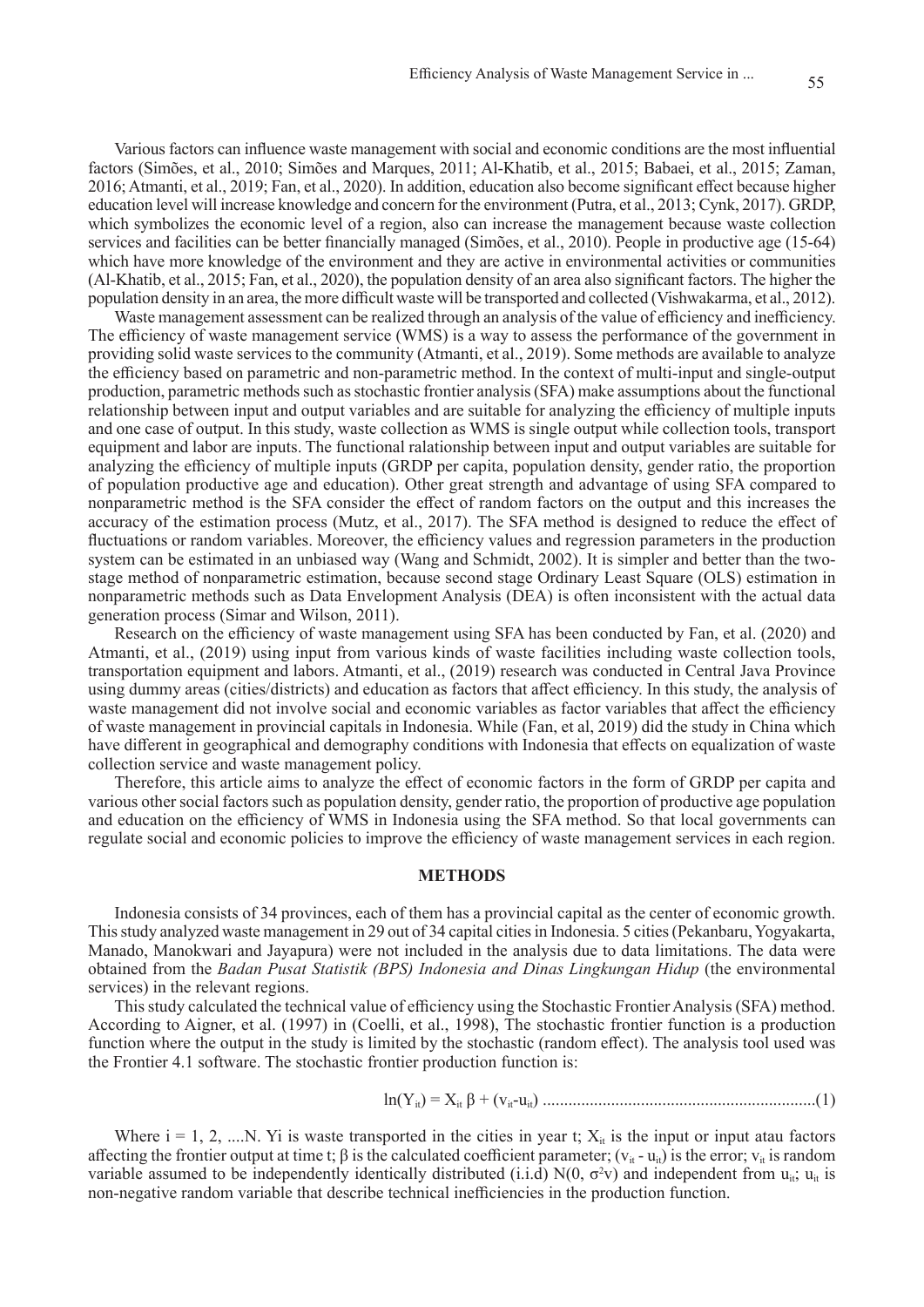# 56 Trikonomika Volume 20, No. 2, December 2021

The calculation of technical inefficiency in research was developed by Coelli et al. in 1995. The u<sub>i</sub> variable is an effect of technical inefficiency which is assumed to be independent and half-normal distributed with

mit = zitδ .............................................................................(2)

 $m_{it}$  is the average of the inefficiency function of transported waste in i cities at time t;  $z_{it}$  is a factor affecting inefficiency in i cities at time t; and  $\delta$  is the calculated inefficiency factor parameter. Because 5 factors were considered so (2) is then adjusted to be:

mit = δ0 + δ1Z1it + δ2Z2it + δ3Z3it + δ4Z4it + δ5Z5it mit = δ0 + ∑<sup>5</sup> k=1 δk Zkit .....................................................................................(3)

 $\delta_0$ ,  $\delta_1$ ,  $\delta_2$ ,  $\delta_3$ ,  $\delta_4$ ,  $\delta_5$  are the calculated inefficiency factor parameter which consist of constant parameter, GRDP per capita, population density, gender ratio (male/female ratio), proportion of productive aged population, and average length of schooling, respectively;  $Z_{1it}$ ,  $Z_{2it}$ ,  $Z_{3it}$ ,  $Z_{4it}$ ,  $Z_{5it}$  is a factor affecting inefficiency for each  $\delta$ . Technical efficiency analysis can be measured using equation (4):

TEit = yi <sup>=</sup> exp(xi β-ui) = exp(-ui) exp(xiβ) exp(xiβ) ...............................................(4)

TE<sub>it</sub> is technical efficiency in waste management in i cities in year t. If  $u_{ii} > 0$ , and  $0 < TE_{ii} < 1$ , it means that there are technical inefficiencies in waste management in Indonesia. Meanwhile, if  $u_{it} = 0$  and  $TE_{it} = 1$  it means there are no technical inefficiencies in waste management in Indonesia.

The frontier production function and technical inefficiency can be calculated through the maximum likelihood. SFA can be tested using γ whose values range from 0 to 1. According to Battase and Corra (1977), in Coelli et al (1998) the estimated of variance parameters are:

σs 2 = σ<sup>v</sup> 2 + σ<sup>2</sup> .......................................................................(6) γ = σ2 σs ..........................................................................(5)

 $\sigma_s^2$  is total variance of error term, and  $\gamma$  is parameter to see the contribution of technical efficiency to the overall residual effect. While γ is closer to zero, it means the random variation in observed output is explained by the influence of random or variable stochastic outside the study. Otherwise, if γ is closer to one, it means the random variation in observed output is explained by the influence of inefficiencies contained in the research model. The selection of equations is based on the generalized likelihood-ration (LR-test) that is:

$$
LR = -2 {ln[L(H_0)/L(H_1)]}
$$
  
LR = -2 {ln[L(H\_0)] - ln[L(H\_1)]} ....... (7)

Where  $L(H_0)$  and  $L(H_1)$  are the value of the likelihood function of the null hypothesis and the alternative hypothesis, respectively.  $L(H_0)$  is the likelihood value of the restricted frontier model, while  $L(H_1)$  is the likelihood value of the translog frontier equation. If the LR test value is greater than the critical value of the chi-square table  $(\chi^2)$  delimited by degree of freedom (df), then H<sub>0</sub> is rejected and the translog frontier equation (H<sub>1</sub>) is accepted.

Null hypotheses of  $\beta_{nt} = 0$  used for testing alternative hypotheses with the Hicks-Neutral equation, null hypotheses of  $\beta_t = \beta_{tt} = 0$  for testing with the equation of No-Technological Progress, null hypotheses of  $\beta_{tt} = \beta_{nt} = \beta_{nk} = 0$  for testing with the Cobb Douglas equation, and null hypotheses of  $\gamma = \delta_0 = \delta_j = 0$  for testing alternative hypotheses with the no-inefficiency effect equation. In the effects of inefficiencies testing of the production function, the critical value of the chi-square table  $(\chi^2)$  used critical values from the table (Kodde and Palm, 1986) which will then be called "mixed chi-square".

The output variables are the amount of transported waste collected at the TPA, and the input variables are labors, garbage trucks, temporary dumps (TPS) and large transportation equipment (street sweepers, tipper trucks and others). Based on (1), this study used production function of Hicks Neutral:

$$
1n(Y_{it}) = 1n\beta_{0i} + \sum_{n=1}^{N} \beta_n 1nX_{nit} + 1/2 \sum_{n=1}^{N} \sum_{k=1}^{N} \beta_{nk} 1n X_{kit} + \beta_t t + 1/2 \beta_{it} t^2 + (v_i - u_i) \dots \dots \dots (8)
$$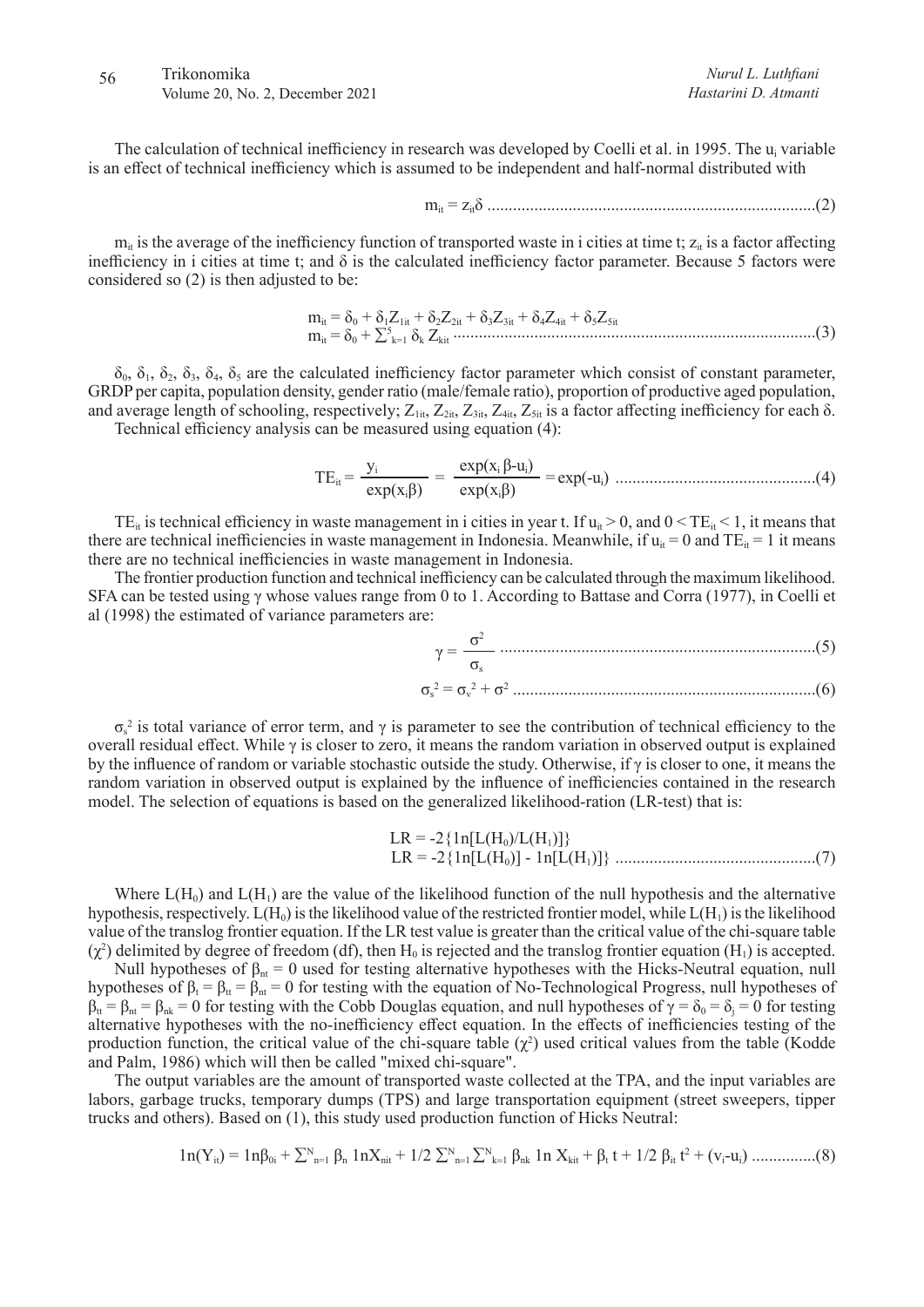| Table 1. Descriptive Statistic                   |                           |          |                |       |         |  |  |  |
|--------------------------------------------------|---------------------------|----------|----------------|-------|---------|--|--|--|
| Variable                                         | <b>Observation Number</b> | Mean     | Std. Deviation | Min   | Max     |  |  |  |
| Transported waste (tons)                         | 145                       | 663.265  | 1250.54        | 16.1  | 7702.07 |  |  |  |
| Labors/L (person)                                | 145                       | 1259.648 | 2331.066       | 41    | 13730   |  |  |  |
| Garbage truck/TRUCK (unit)                       | 145                       | 119.510  | 322.052        | 3     | 2062    |  |  |  |
| Temporary waste storage/TWS (unit)               | 145                       | 233.503  | 285.122        | 5     | 1486    |  |  |  |
| Heavy equipment/ HE (unit)                       | 145                       | 162.510  | 370.552        | 4     | 2365    |  |  |  |
| GRDP per capita/ GRDP (million rupiah/person)    | 145                       | 50.384   | 30.152         | 19.94 | 174.14  |  |  |  |
| Population density/PDS (person/km2)              | 145                       | 4315.02  | 4022.58        | 10.05 | 15900   |  |  |  |
| Gender Ratio/ GR (specific value)                | 145                       | 101.717  | 3.657          | 90    | 115     |  |  |  |
| Proportion of population aged 15-64/AGE (percen) | 145                       | 70.271   | 1.943          | 64.26 | 73.52   |  |  |  |
| Education/EDU (years)                            | 145                       | 10.552   | 1.071          | 6.94  | 12.64   |  |  |  |

**RESULTS**

Table 1 shows the descriptive statistical results of the data used in the calculation of the production function. The average waste transported is 663.26 tons with a larger standard deviation value. This result shows the uneven distribution of transported waste in provincial capitals in Indonesia. It means, some areas have good waste transportation, but other areas this still poorly transported. This might be happened because quality and quantity of waste facilities and infrastructure owned by each region could be different (Atmanti, et al., 2019). This is also reinforced by the average value of the input variables i.e., labor, trucks, landfills, and large equipment are less than the standard deviation. It means, the input quantity is not evenly distributed in each region.

Various models have been calculated to select the model that best describes the production function. Various research models will be compared with the translog model as the basic model. The log-likelihood value of each model will be processed to obtain the generalized log-likelihood ratio, λ. Then the generalized log-likelihood ratio will be compared with the distribution value  $\chi^2$ . The production function model chosen is the hicks-neutral model and there is an inefficiency effect in the model. The detailed model selection process is described in Table 2.

| Table 2. Test of Hypothesis |                                                    |    |         |                |                                    |  |  |  |  |
|-----------------------------|----------------------------------------------------|----|---------|----------------|------------------------------------|--|--|--|--|
| Test                        | $H_0$                                              | df |         | $\gamma^2 1\%$ | Conclusion                         |  |  |  |  |
| Hicks neutral               | $\beta_{nt} = 0$                                   | 4  | $-8.46$ | 13.27          | Hicks neutral accepted             |  |  |  |  |
| No technological progress   | $\beta_t = \beta_{tt} = \beta_{nt} = 0$            | 6  | 12.22   | 16.81          | No technological progress accepted |  |  |  |  |
| Cobb douglas                | $\beta_{nk} = \beta_t = \beta_{tt} = \beta_{nt}$ 0 | 16 | 65.53   | 31.99          | Cobb douglas rejected              |  |  |  |  |
| No inefficiency             | $\gamma = \delta_0 = \delta_i = 0$                 | 16 | 175.84  | $31.35*$       | No inefficiency rejected           |  |  |  |  |



Figure 1. Average efficiency of waste management service in Indonesia 2015-2019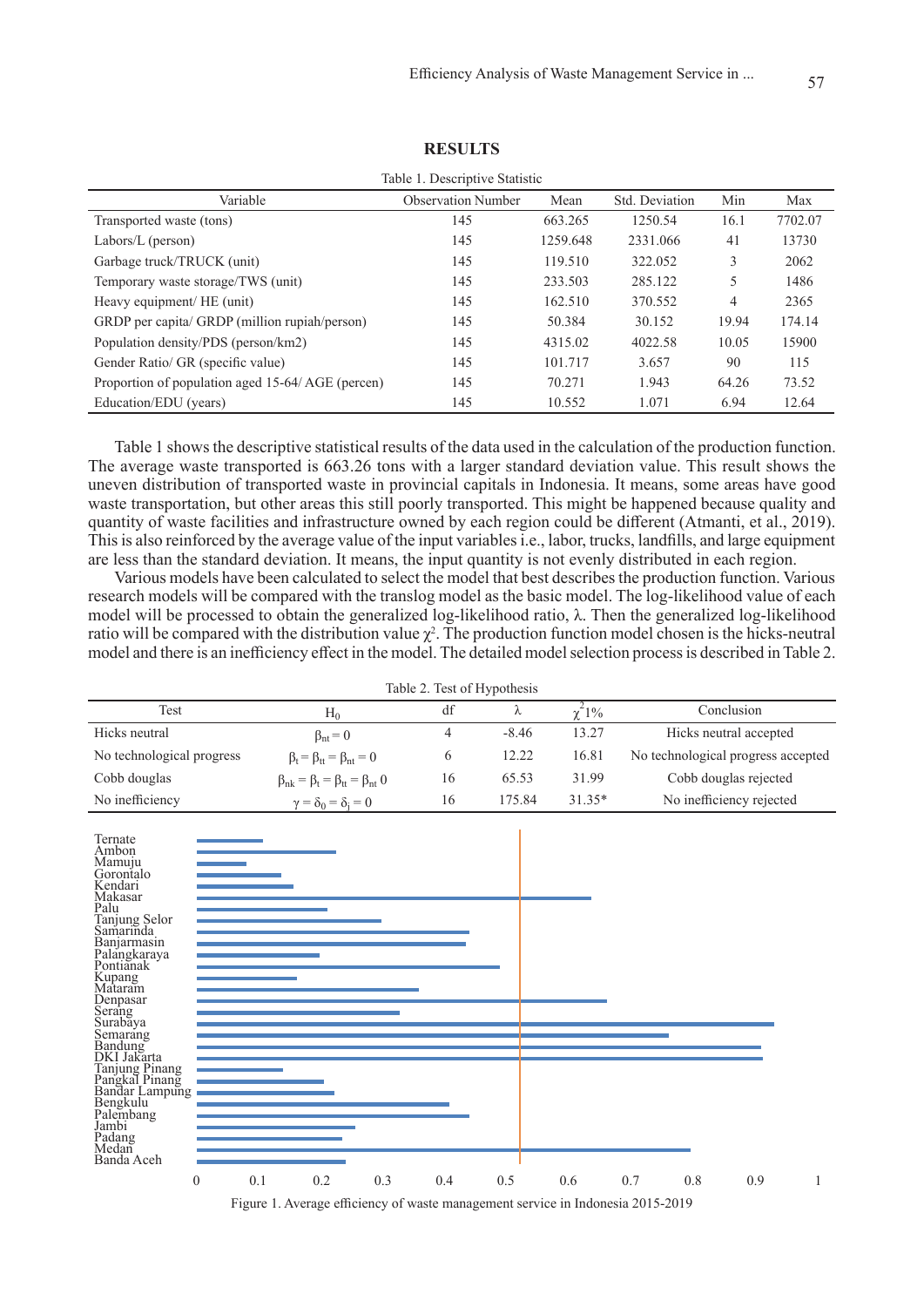# 58 Trikonomika Volume 20, No. 2, December 2021

 The calculation using Frontier 4.1 shows that the average result of waste management efficiency in Indonesia was 0.39. It means the efficiency of WMS are still low and the efficiency can be improved about 61%. Figure 1 shows that among the 29 cities, 12 cities have an average waste management efficiency above the average waste management in Indonesia, while the others are still below the average.

Regional differences significantly affect the index value of environmental ignorance (Badan Pusat Statistik, 2018). In addition, the western region of Indonesia, especially the provincial capital on the Java Island, has a higher waste management efficiency than other regions and is above the average efficiency of Indonesian waste management. These cities are Surabaya, DKI Jakarta, Bandung dan Semarang which are located on Java Island the center of government. So that the waste management system gets more attention compared to other cities.

The highest efficiency of waste management is in Surabaya. In 2017, Surabaya was recognized internationally as the best city in the world in the "Global Green City" category and received appreciation for its reforestation and waste reduction programs. (Andina, Gatot and Senayan, 2019).



Figure 2. The efficiency distribution of waste management service

Figure 2 shows that in 2017 a large increase in the efficiency of waste management in Indonesia was occurred. This year the government issued PERPRES No 97/2017 about the National Policy and Strategy (Jaktranas) for the Management of Household Waste and Waste Similar to Household Waste. The Indonesian government has targeted 100% of waste management to be properly managed by 2025. This target was measured by reducing waste by 30%, and handling waste by 70%.

The central government was revitalizing the Adipura program, financial, and technology assistance to encourage waste management in local governments. In addition, the local government has issued a policy of limiting single-use plastic waste. This step was expected to change the behavior of the community so that can reduce the generated single-used plastic waste (Kementerian Lingkungan Hidup dan Kehutanan, 2020).

#### **DISCUSSIONS**

Based on Table 1, the biggest influence of inefficiency is on education and the smallest effect is population density. All variables have a significant influence on the efficiency of waste management in Indonesia, except gender ratio. The GRDP per capita coefficient is -0.0140 and is significant at  $\alpha$  1%. GRDP per capita is negatively related to inefficiency. In other words, GRDP per capita is positively related to the efficiency of waste management. In contrast to the research results of (Fan, et al., 2020) GRDP per capita has a negative effect on the efficiency of waste management. However, this result was consistent with the study of Simões, et al., (2010) and Zaman (2016) showing that the high GRDP per capita will increase investment and economic incentive policies in the waste management system that are very much needed in increasing efficiency and recycling of waste. Based on the ignorance index of waste management (IIWM) for provinces in Indonesia, regions that have high GDPR per capita have low IIWM scores (Badan Pusat Statistik, 2018).

The population density coefficient is -0.0001 and is significant at  $\alpha$  1%. Population density is negatively related to inefficiency or in other words, positively related to the efficiency of waste management. This result differs from the prediction that efficiency in waste management will be difficult to achieve in populous areas. Population density will occur in the city center. The farther area from the city centers the population density tends to be low. This condition causes waste management to tend to be inefficient in rural areas which have a low population density. So that, the condition makes it difficult for the government to provide and maintain waste facilities and it requires greater costs for each transportation process (Passarini, et al., 2011). Although the city center tend to be populous, the infrastructure such as roads are in better condition than the periphery areas, so that the process of waste collecting is easier. Because of this closeness, controlling the quantity and quality of waste equipment, and human resources become easier as well which can improve the efficiency of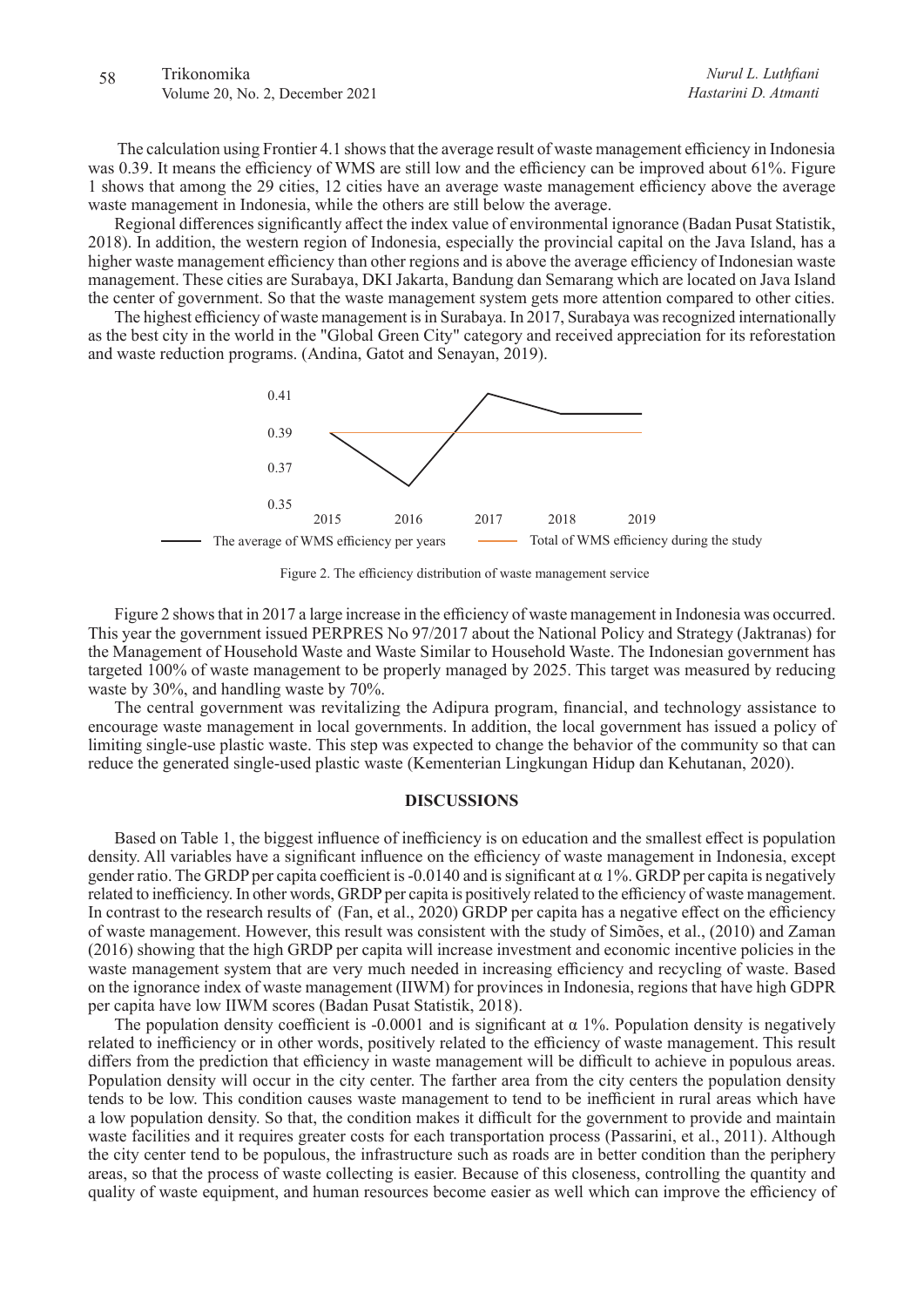Gender ratio is negatively related to efficiency, but not significant. The more male population, the lower the level of efficiency. The presence of women in the house can reduce until 90% the amount of household waste that must be collected by the government, so that the efficiency of waste management is greater (Kala, et al., 2020). The role of women in waste management is very important, a housewife can share their knowledge about waste management with their children so that the waste that is managed in the upstream sector can get bigger (Popli, et al., 2017). However, the number of occupants of the house could be more important than the effect of gender in waste recycling and housewife is not defined as a women only, but it is defined as everyone who does domestic work for their family unpaid (Rybova, 2019).

The proportion of the population aged 15-64 years is negatively associated with inefficiency and is significant at  $\alpha$  1%. This shows that the population of productive age has a positive influence on the efficiency of waste management. People at this age have high attitudes and good habits in recycle activities that can reduce the amount of generated waste (Babaei, et al., 2015). Moreover, students (aged 18-24 years) tend to have freedom in activities including environmental activities (reduce, reuse, recycle) or be active in the environmental community (Al-Khatib, et al., 2015; Fan, et al., 2020).

Education is positively related to inefficiency and is significant at  $\alpha$  5%. This shows that education is negatively related to the efficiency of waste management. The results showed that higher education would make waste management efficiency difficult to achieve. This is different from the estimation that the higher the education, the higher the efficiency. Wang, et al., 2020 said that education only increases individual knowledge of waste management, but the level of participation and the habit of recycling waste for individual is still low. Education about the environment and waste recycling practices is still very low in Indonesia. This causes a lack of responsibility in managing waste in the upstream sector and makes people rely solely on the government to deal with solid waste problems. The negative relationship between education and the efficiency of waste management in Indonesia can also occur because the level of education in Indonesia is still low, in the level of junior high school in average. The low level of education can create a negative relationship between waste management and education (Atmanti, et al., 2019).

#### **CONCLUSIONS**

The efficiency of waste management in Indonesia is still not good with an average efficiency of 0.39. Only 41% of provincial capitals have an average WMS efficiency above the average WMS efficiency in Indonesia. Economic and social variable factors that are GRDP per capita, population density, proportion of population age 15-64 and education, except gender ratio, have a significant influence on the efficiency of WMS. Gender ratio do not signifanctly affect WMS efficiency because housewives are defined as a women only, instead everyone who does domestic work for their family unpaid. Moreover, the number of occupants of the house may be more important than the effect of gender in waste recycling.

 Education has the greatest influence on efficiency and has a negative relationship. This means that the higher a person's education level, the lower the efficiency of waste management will be. The government takes a big role in determining education policies to increase efficiency. Education will increase knowledge about the environment, but awareness, willingness, and behavior in protecting the environment is still low. Waste is only disposed of and managed by the government without reduce, reuse, and recycle behavior in the community.

The optimal waste management can be accomplished if the government, the community, and various stakeholders are involved in this process. The government as a policy maker must make strong rules regarding waste management by households and industries. Awareness of waste problems and responsibility to manage the waste independently also needs to be strengthened by the community and stakeholders. If the government and all levels of society participate in waste management, the target of zero waste in 2025 is optimistically can be realized.

City governments tend to be more concerned with waste management services than district and rural areas. This needs to be maintained by strengthening the budget for waste management and maximizing solid waste services. Waste facilities and infrastructure managed by the government also need to be maintained and updated and can be adapted to the transportation area.

Waste bank also play a big role in waste management. many people of productive age who participate in the waste bank. The Indonesian Ministry of Environment stated that the waste bank had contributed to managing waste by 1.7% of the total waste in Indonesia in 2018. Government support for the waste bank program, whether funding or distributing recycled goods, is very important to mobilize the community to reduce the amount of waste and motivate other communities to carry out similar movements.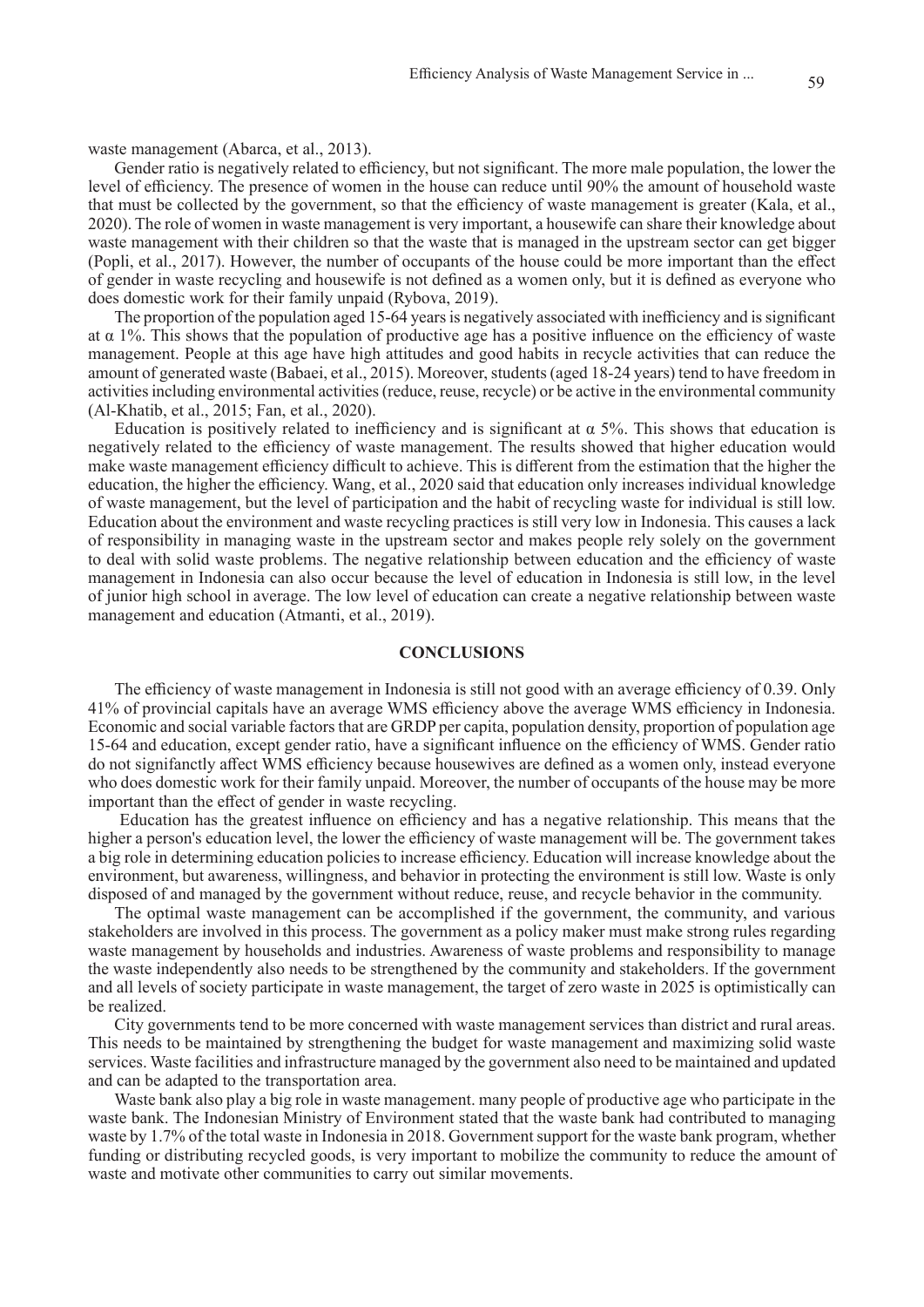#### **REFERENCES**

- Abarca, L., Maas, G. and Hogland, W. 2013. Solid Waste Management Challenges for Cities in Developing Countries. Waste Management. Elsevier Ltd, 33(1), pp. 220–232. doi: 10.1016/j.wasman.2012.09.008.
- Al-Khatib, I.A., Kontogianni, S., Nabaa, H.A. and Al-Sari, M.I., 2015. Public Perception of Hazardousness Caused by Current Trends of Municipal Solid Waste Management. Waste Management, 36, pp.323-330. doi: 10.1016/j.wasman.2014.10.026.
- Andina, E., Gatot, J. and Senayan, S. 2019. *Analisis Perilaku Pemilahan Sampah di Kota Surabaya*. 10(2).
- Atmanti, D. H., Handoyo, R. D. and Muryani. 2019. Efficiency of Waste Management in Indonesia (Case Study in Central Java province), Eco. Env. & Cons, 25(3).
- Atmanti, H. D., Sasana, H. and Setyaningsih, Y. 2019. Waste Management Efficiency In Semarang. International Journal of Civil Engineering and Technology (IJCIET), 10(03), pp. 2440–2448.
- Babaei, A.A., Alavi, N., Goudarzi, G., Teymouri, P., Ahmadi, K. and Rafiee, M., 2015. Household Recycling Knowledge, Attitudes and Practices Towards Solid Waste Management. Resources, Conservation and Recycling, 102, pp.94-100. doi: 10.1016/j.resconrec.2015.06.014.
- Badan Pusat Statistik. 2018. *Laporan Indeks Perilaku Ketidakpedulian Lingkungan Hidup Indonesia*. p. 44. doi: 978-602-432-210-0.
- Badan Pusat Statistik Republik Indonesia. 2020. *Statistik Indonesia*.
- Coelli, T., Rao, D. S. P. and Battese, G. E. 1998. An Introduction to Efficiency and Productivity Analysis. Kluwer Academy Publisher.
- Cynk, K. 2017. The State of The Environmental Awareness of Students from Poland. Slovakia And Ukraine-Selected Results, 24(1), pp. 21–37. doi: 10.1515/ceer-2017-0002.
- Damanhuri, E. and Padmi, T. 2010. *Diktat Kuliah TL-3104 Tentang Pengelolaan Sampah*.
- Fan, X., Yu, B., Chu, Z., Chu, X., Huang, W.C. and Zhang, L., 2020. A Stochastic Frontier Analysis of the efficiency of municipal solid waste collection services in China. Science of The Total Environment, 743, p.140707. doi: 10.1016/j.scitotenv.2020.140707.
- Guerrini, A., Carvalho, P., Romano, G., Marques, R.C. and Leardini, C., 2017. Assessing Efficiency Drivers in Municipal Solid Waste Collection Services through a non-Parametric Method. Journal of Cleaner Production, 147, pp.431-441. doi: 10.1016/j.jclepro.2017.01.079.
- Kala, K., Bolia, N. B. and Sushil. 2020. Effects of Socio-economic Factors on Quantity and Type of Municipal Solid Waste. 31(4), pp. 877–894. doi: 10.1108/MEQ-11-2019-0244.
- Kementerian Lingkungan Hidup dan Kehutanan. 2020. *KLHK: Indonesia Memasuki Era Baru Pengelolaan Sampah*. Available at: http://ppid.menlhk.go.id/siaran\_pers/browse/2329 (Accessed: 18 March 2021).
- Mutz, R., Bornmann, L. and Daniel, H. D. 2017. Are There Any Frontiers of Research Performance? Efficiency Measurement of Funded Research Projects with the Bayesian Stochastic Frontier Analysis for Count Data. Journal of Informetrics. Elsevier Ltd, 11(3), pp. 613–628. doi: 10.1016/j.joi.2017.04.009.
- Opara, J. A., John, A. K. and Sempewo, J. 2016. Environmental Health Efficiency and Urbanization: The Case Solid Waste Management in Bor Municipality of South Sudan. International Journal of Bioinformatics and Biological Science, 4(1), p. 19. doi: 10.5958/2321-7111.2016.00004.4.
- Passarini, F., Vassura, I., Monti, F., Morselli, L. and Villani, B., 2011. Indicators of Waste Management Efficiency Related to Different Territorial Conditions. Waste management, 31(4), pp.785-792. doi: 10.1016/j. wasman.2010.11.021.
- Popli, K., Sudibya, G. L. and Kim, S. 2017. A Review of Solid Waste Management using System Dynamics Modeling A Review of Solid Waste Management using System Dynamics Modeling. (October). doi: 10.5322/ JESI.2017.26.10.1185.
- Putra, H. P., Taufiq, A. R. and Juliani, A. 2013. Studi Hubungan antara Tingkat Pendidikan dan Pendapatan Keluarga terhadap Sikap dalam Pengelolaan Sampah Rumah Tangga', 5, pp. 91–101.
- Rybova, K. 2019. Do Sociodemographic Characteristics in Waste Management Matter? Case Study of Recyclable Generation in the Czech Republic. Sustainability (Switzerland), 11(7). doi: 10.3390/su11072030.
- Simar, L. and Wilson, P. W. 2011. Two-stage DEA: Caveat emptor. Journal of Productivity Analysis, 36(2), pp. 205–218. doi: 10.1007/s11123-011-0230-6.
- Simões, P. and Marques, R. C. 2011. How Does the Operational Environment Affect Utility Performance? A Parametric Study on the Waste Sector. Resources, Conservation and Recycling, 55(7), pp. 695–702. doi: 10.1016/j.resconrec.2011.02.001.
- Simões, P., De Witte, K. and Marques, R. C. 2010. Regulatory Structures and Operational Environment in the Portuguese Waste Sector. Waste Management. Elsevier Ltd, 30(6), pp. 1130–1137. doi: 10.1016/j. wasman.2009.12.015.